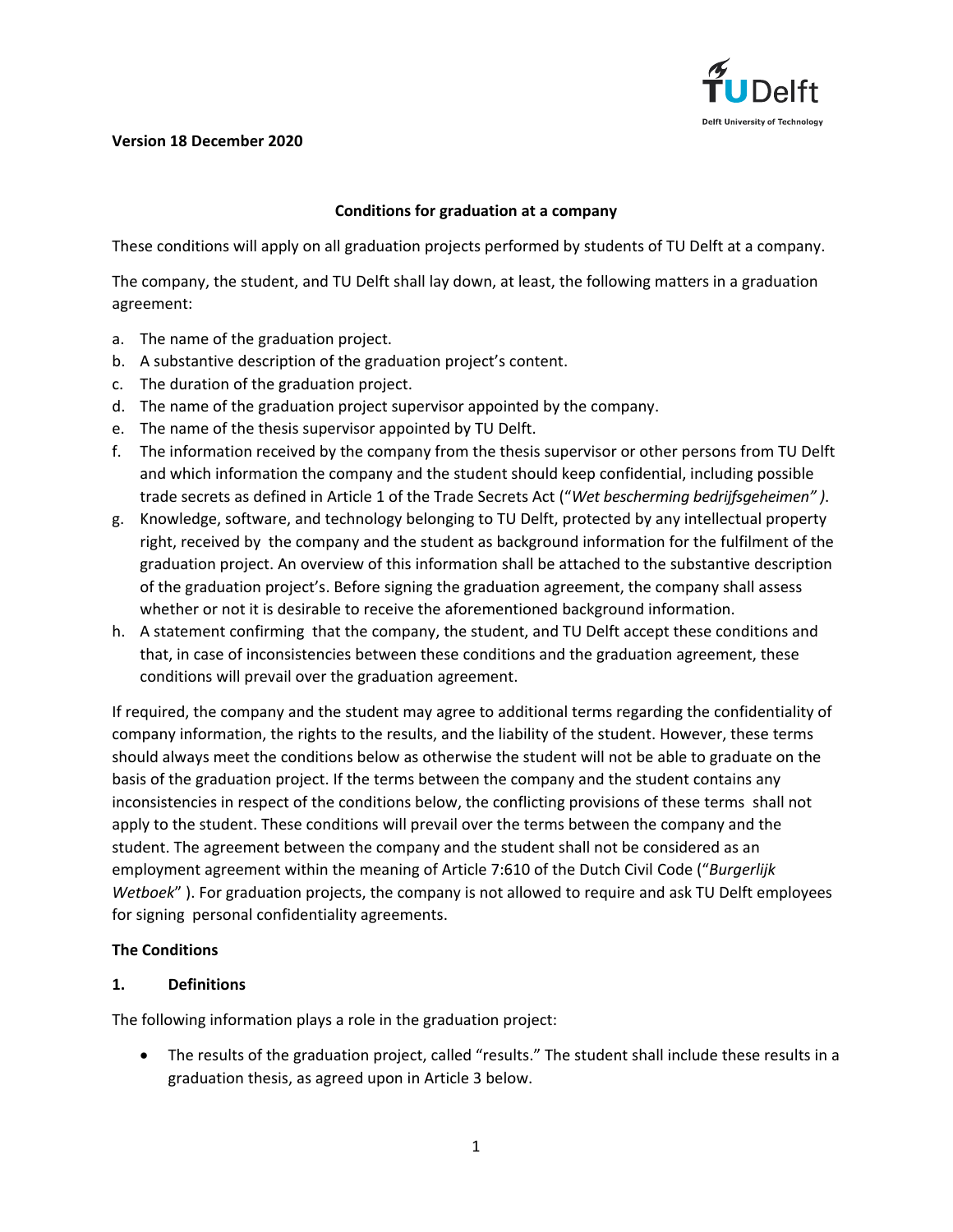

 Confidential Company Information: means information which the student obtains from the company and the company gave permission to the student to share this information with TU Delft to be necessary for the evaluation and supervision of the graduation project. The foregoing under the condition that such information is kept confidential during 5 years by student and TU Delft after the termination date of the graduation project.

- Confidential Information: means information which the student obtains from TU Delft and TU Delft gave permission to the student and the company to share this information mutually to be necessary for the graduation project. The foregoing under the condition that such information is kept confidential during 5 years by student and company after the termination date of the graduation project.
- Secret Company Information: means information which the student obtains from the company and the student is not allowed to share this information with TU Delft. The student shall keep this information confidential as long as this information is not released as public information.
- The (Intellectual Property) rights on information (whether confidential and secret or not) shared by company or TU Delft under the scope of this agreement, will be stay vested in the party who disclosed this information.

# **2. Confidentiality of Company Information**

Prior to the start of the graduation project, the company should arrange with the student on how to differentiate between public information, Confidential Company Information and Secret Company Information having noticed by the student during his/her presence at the company as well as how to deal with this information in the communication with TU Delft and third parties. Ifthe foregoing does apply, these conditions will be included in the graduation agreement between the company and the student.

The student may share the Confidential Company Information with TU Delft. In case the thesis supervisor and the examination board of TU Delft are of the opinion that the graduation thesis cannot be evaluated properly due to the lack of Secret Company Information, TU Delft and company shall enter into discussion on how to reach a reasonably and fairly solution within a reasonable timeframe.

The company is not allowed to impose fines on the student for any breach of the confidentiality obligations, but in case of such breach the company may claim compensation of damages from the student to be determined by a Dutch court.

Parties shall keep the Confidential Company Information and the Confidential Information received from each other, although via the student or not, confidential for 5 years following the termination date of the graduation project if such information is marked, in writing, as confidential; if it is evident due to the nature of the information that it is confidential; or if it is reasonably evident that such information should be considered as confidential. Parties may not publish Confidential Company Information or Confidential Information received without having obtained prior written consent from the disclosing party. This obligation of confidentiality does not apply to information that was already in public, or when the party concerned can proof that the Confidential Company Information or Confidential Information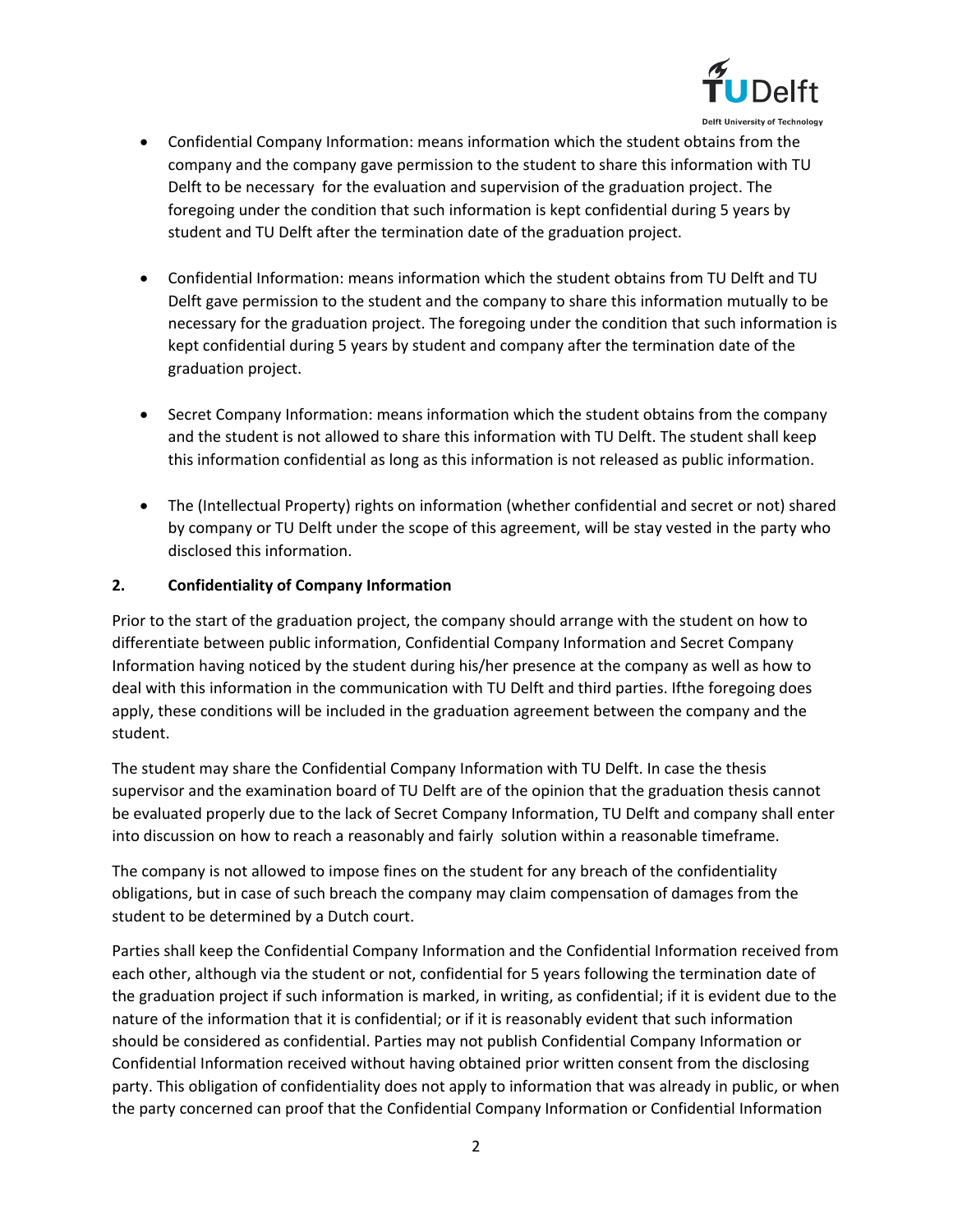

was already known before the information was disclosed, or when the party concerned can proof that the information was acquired from a third party and this party was not bound by confidentiality of the Confidential Company Information or the Confidential Information.

### **3. Publication of the Graduation Thesis**

TU Delft, the student and the company will keep the results confidential until the graduation thesis is published. The student should give a public presentation of the results and should publish the graduation thesis by uploading it to the repository at [http://repository.tudelft.nl.](http://repository.tudelft.nl/)

The graduation thesis or the confidential annex will under no circumstances include Secret Company Information. The company and the student may agree that the student shall remove Confidential Company Information and company sensitive not being generic results from the graduation thesis and include them in a confidential annex to the graduation thesis when necessary for the evaluation of the thesis. The confidential annex will not be uploaded and should be kept confidential for 5 years. The use of a confidential annex shall not affect the scientific quality of the uploaded graduation thesis . This is because, among others, a visitation commission which evaluates education should be always able to inspect graduation results.

The company and the student will agree jointly on when the student should provide the draft graduation thesis and draft public presentation to the company in order to be able to screening these documents on possible Confidential and Secret Company Information as well as company sensitive results. This period, consisting of the screening by the company and possible alterations by the student, may not last longer than 30 days before the graduation ceremony.

The student should provide the complete graduation thesis, including any confidential annexes, to the TU Delft graduate supervisor and/or examiners. TU Delft guarantees that the graduation supervisors and/or examiners will maintain the confidentiality of the information in the confidential annex for 5 years after the graduation date.

# **4. Embargo**

The graduation thesis uploaded via the repository excluding the confidential annex is open to the public. The company will send to TU Delft and the student a reasoned written request for non-publication. The company and the student may agree that the uploaded graduation thesis may not be made public for a maximum period of two years after the student's graduation. This period of non-publicity of the graduation thesis is called the embargo. During the embargo, TU Delft will also keep the graduation thesis confidential. The embargo will not prevent the student from graduating. The company is not allowed to consider the student's graduation thesis as a trade secret within the meaning of the Trade Secrets Act ("*Wet Bescherming Bedrijfsgeheimen),* excluding the confidential annex.

If the company wants an embargo to last longer than 2 years, the company must submit one month in advance of submission of the graduation thesis to TU Delft, a written motivation request to the Executive Board of TU Delft to extend this period with a maximum extension of 3 years. The graduation thesis should be included in this written request as the Executive Board evaluates whether the extension request is necessary and reasonable based on its contents. The Executive Board shall take a decision at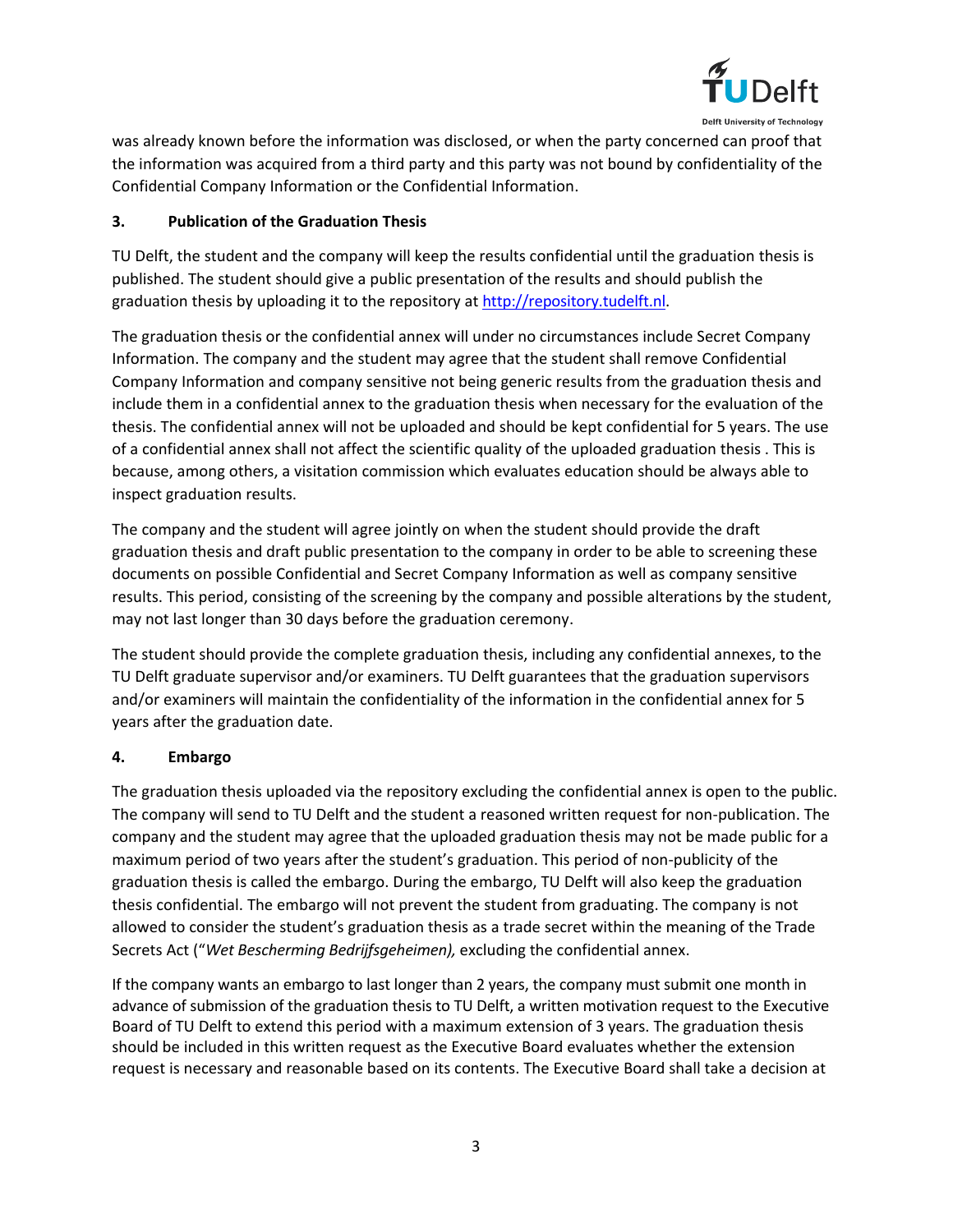

its own discretion and shall communicate the decision to the company within one month after the receipt of the written extension request.

When the student uploads the graduation thesis to the repository, the student should indicate if there is an embargo and its duration. The embargo is not applicable to the metadata in the repository. Metadata are title, author, contributors, education code, date, summary.

### **5. Right to Results**

The company is allowed to arrange agreements with the student regarding the intellectual property rights on the results the student generates within the framework of the graduation project. It is possible that the thesis supervisor and TU Delft employees may also contribute their own results or information.

In case the thesis supervisor and/or employees of TU Delft make a substantial contribution to an invention compared to the contribution of the student and/or the company employees, the intellectual property rights on the substantial contribution of TU Delft remain owned by TU Delft. When the intellectual property rights concern a patent (application), TU Delft needs to proof that its employee(s) is (are) the (co-)inventor(s) according to the Dutch Patents Act. Prior to the graduation ceremony the company and TU Delft will draft a report describing the jointly (company and TU Delft) owned intellectual property rights on the results, the intellectual property rights on the results solely owned by the company respectively TU Delft. TU Delft and company are allowed to use jointly owned intellectual property rights for free, without limitations and payments. Company holds the first right of negotiation concerning the transfer of ownership of intellectual property rights generated during the graduation project and (jointly) owned by TU Delft against market conditions. The first right of negotiation lapses if the company does not submit a written request to TU Delft to exercise its right within three months from the date of graduation. All copyrights on the graduation thesis belong to the student and remain the student's intellectual property.

# **6. Liability**

Parties are not liable to each other for direct or indirect damages caused by or suffered from one of the parties unless there is gross negligence or willful act from the party causing the damage. If the company uses the results or applies the results or allows third parties to use or apply the results, the company indemnifies the student and TU Delft against any claims from third parties for damages following from the use or application of the results. TU Delft and the student are not liable for any damages following from the use/application of the results by the company.

# **7. Termination**

Neither TU Delft nor the company shall terminate the graduation agreement with the student unless the student does not comply with these conditions or if the student's behavior makes the graduation agreement's termination reasonable. The graduation agreement terminates automatically upon the death of the student. In case the company wants to terminate the graduation agreement unilaterally for other reasons than aforementioned reasons, company shall discuss with thesis supervisor of TU Delft to agree on a reasonably and fairly solution preserving the successful completion of the graduation of the student.